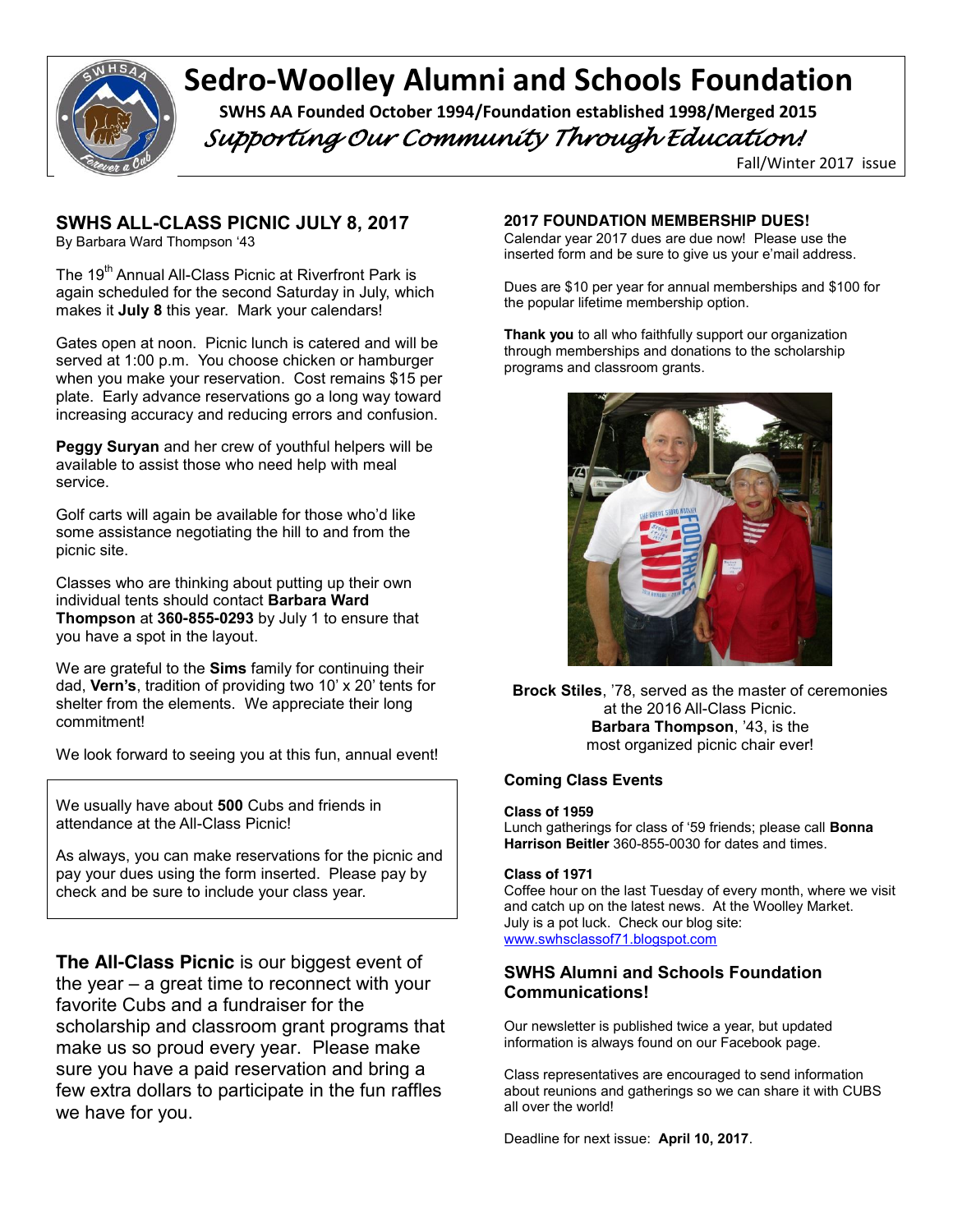# **SCHOLARSHIPS AWARDED**

By Lola Ellestad '42, Scholarships co-chair

The Class of 1971 and the Sedro-Woolley Alumni students have claimed their 2016 scholarships and are hard at work with classes that will help them for a lifetime. I am proud of all the kids that are getting off to a good start towards their careers. This is the fun time of our year when we actually request the scholarship check from the treasurer, mail the check to the college and watch our Sedro-Woolley High School seniors make us PROUD!

This year we had three students from the Class of 1971 and seven students from the Alumni that won scholarships. This totaled \$25,500. The Foundation also provided scholarships from their donors.

We have distributed the 2017 applications to the counselor's office for students to apply for scholarships. Applications were due January 31, 2017. Thanks to the scholarship committee for their work in reviewing applications and selecting recipients. We look forward to meeting the awardees at the June Senior Class events.

#### **2016 Foundation scholarships:**

Lewis & Millie Gruver Scholarships awarded to **Emily Moran** (Western Washington University) and **James D**. **Barney** (Air Force Academy) .

Heather Schols Memorial Scholarships awarded to **Kaycee Richardson** (University of Washington) and **Abby Dimock** (Eastern Washington University).

Harrison Family Scholarship awarded to **Meghan McCloud** (Washington State University).

Mollie Young Memorial Scholarship awarded to **Ernestina Castellanos** (Skagit Valley College).

## **2016 Class of 71 Scholarships:**

**Noah Annett** – 2016 grad, \$2500 **Katherine Daley** – 2016 grad, \$2500 **Timothy Moser** – 2014 grad, attending WSU, \$2500

It gives us great pleasure to help these fine CUBS further their educations!

#### **WHY DO I VOLUNTEER FOR THE SW ALUMNI AND SCHOOLS FOUNDATION?**

#### **MEMBERS SPEAK OUT:**

#### **Joe Jones, '98**

I enjoy being Vice President of the Alumni and Schools Foundation because it allows me to give back to the community I live in and the school I graduated from. Being on a lot of our committees allows me to give out school grants, scholarships to students and help manage our money to spend it where it is needed most.

#### **Darrel Jones, '48**

I enjoy being a member of the Finance Committee because:

My wife Mary and I, both being grads of 1948, when at such time there were very few sources of support for financing a college education, we seldom even thought about attending college or even a trade school.

A number of years ago, I felt privileged to have been invited to be a member of the Finance Committee for the Alumni Association, my participation led to an appreciation of the past success of my predecessors who had accumulated a nice amount of funds that were invested to provide capital gain to fund scholarships for grads of the two S-W schools.

Following the merger with the S-W Foundation I became of member of the merged Alumni Foundation Finance Committee and have continued my dedication to the legacy to provide annually as many dollars as we can for the Scholarship Committee to award scholarships to deserving students.

#### **Kellie Cargile '79**

I enjoy volunteering for the board because of seeing first-hand how the funds we raise help our students each and every day. From much needed college scholarships to supporting credit retrieval costs to providing Camp Orkila scholarships, the impact for our students is great and spread across the district. The classroom grant program has supplied much needed technology and program support for our teachers. The materials and items purchased are used daily to help our children receive a quality education. As an all-volunteer board, it feels good to know that the funds raised go directly back to our students.

#### **Judy Johnson, '71**

I enjoy producing the newsletters, social media content, and tracking memberships for the Foundation because it keeps me in touch with alums all over the world and reminds me that we are a community of grads who want the very best education for our up and coming CUBS!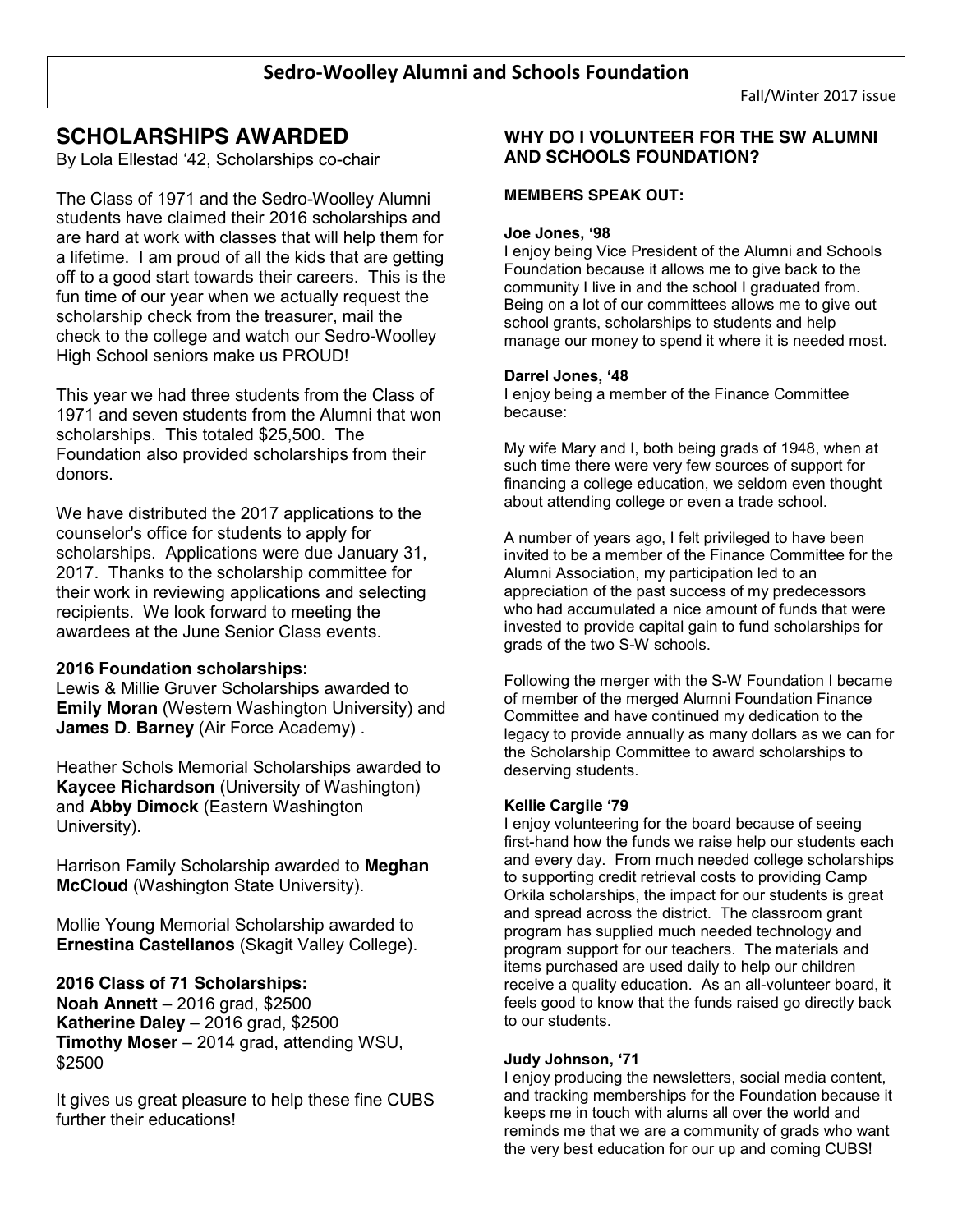# **CLEAR LAKE BECOMES "SCHOOL OF DISTINCTION"**

Clear Lake Elementary School is celebrating a School of Distinction award they received in September 2016 for sustained improvement in English language arts and math over a five-year period. Clear Lake Elementary School is one of 94 schools so honored by the Center for Educational Effectiveness (CEE) and their partner organizations that have recognized schools all over Washington state for continuous and substantive improvement.

Clear Lake is the only school in Skagit County to receive the award this year.

Principal Dina Fox explains that there are many reasons for the success of their students. Most importantly, every staff member is dedicated with helping every student achieve their learning goals. She cites their progress monitoring system as one of the many reasons why students are successful at Clear Lake. Principal Fox stated, "When you check in and find out what each student is learning, no one is falling through the cracks. We are frequently and consistently assessing students in literacy and math. We are keeping our fingers on the pulse of their progress and doing triage when needed. No student is an invisible learner. All are successful."

Recognition for Clear Lake Elementary staff, families, and students is going to be held on January 9, 2017 at the School Board Meeting that will be held at the Support Services Building, 317 Yellow Lane, SW. The community is invited to attend the celebration and awarding of the School of Distinction banner to the school.



## **SEDRO-WOOLLEY CAM**

Sedro-Woolley has a live downtown cam! Check out the happenings any time of the day or night at the City's web site:

#### www.ci.sedro-woolley.wa.us

Look for Hammer Heritage Square web cam! It's on the clock tower!

# **ALL-CLASS PICNIC APPRECIATES SORESTAD SPONSORSHIP**



THANKS to Keith Sorestad, '71 for sponsoring our golf cart assistance at the All-Class Picnic! Helps our alums who need a quick ride from the parking lot to the picnic entry point.

> Pictured: Lola Ellestad, '42 and driver, Christy Larson, '72.

## **S-W ALUMNI AND SCHOOLS FOUNDATION 2017 BOARD OF DIRECTORS AND OFFICERS**

Brock Stiles, President Joe Jones, Vice President #1 Robin Taylor, Vice President #2 Kellie Cargile, Secretary Katherine Olson, Assistant Secretary Pam Baird, Treasurer Bonna Beitler, Assistant Treasurer

Directors: Gene Ashe Darrel Jones Phil Brockman Lola Ellestad Cindy Brune Steve Lidgard Judy Johnson Danielle Russell Arlene Eastman Peggy Suryan Brett Greenwood Barbara Thompson Pat Hyatt Lynn Torset Irene Johnson Reidar Ytgard

Directors serve staggered three-year terms.

## **FALL FUNDRAISER NEWS PENDING**

In our next issue, watch for news about the biannual fall fundraiser – there are surprises in store!